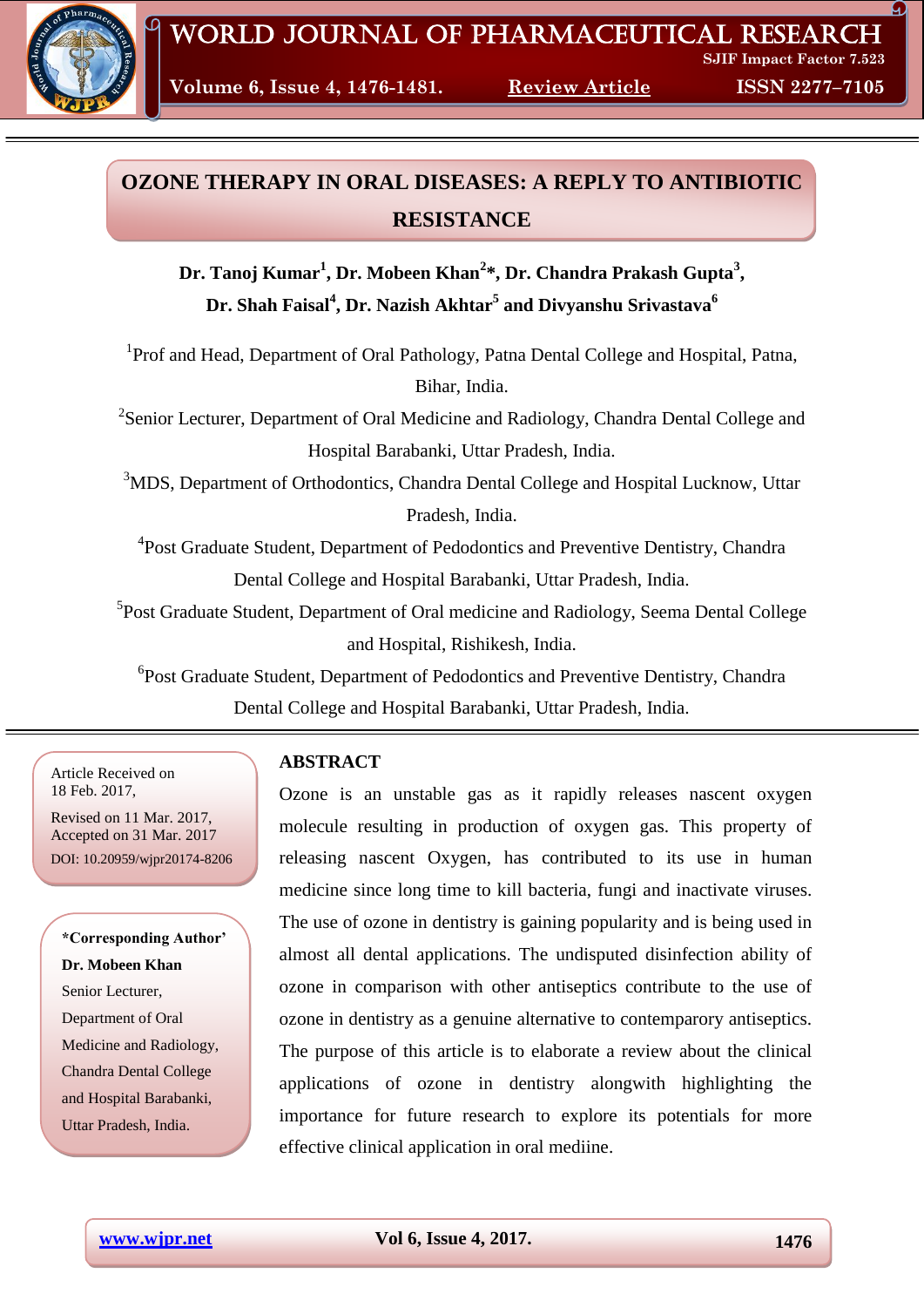**KEYWORDS:** Ozone, antibiotics, antiseptics.

#### **INTRODUCTION**

Atmospheric air is composed of nitrogen (71.0%), oxygen (28.0%) and other gasses (1.0%) including ozone. Its quantity varies according to altitude, temperature and air pollution. Ozone (O3) has a characteristic, penetrating odour being present in small amounts in atmosphere. Ozone molecules are generally made up of three oxygen atoms. They occur naturally in the upper layer of atmosphere in large amount as long as sun is giving its light. Ozone is responsible for protection of living organisms from the ultra-violet rays by surrounding the earth making a barrier at altitudes of 50,000 to 100,000 feet.<sup>[1]</sup>

Ozone gas possess high oxidation potential along with the capacity to increase blood circulation as well as immune response. It acts as a great alternative to conventional therapeutic modalities. Treatment is usually achieved by promoting the fighting ability of the tooth and oral mucosa against the microbial activity. Besides they reduce the amplitute of microbial activity.<sup>[2]</sup> Its action against bacteria, virus and fungus are due to its strong oxidation effect involving the generation of free radicals alongwith direct destruction of almost all microorganisms. Medical ozone is prepared from pure medical oxygen. It is being produced commercially through ozone generators in which an electrical discharge is being send through a special condenser containing oxygen.<sup>[3]</sup>

It has been found that ozone may provide good results in oral medicine by reducing the microbial activity against the oral mucosa. This potentially beneficial agent has been used in oral mucosal lesion treatment also. Ozone has other varied application in dentistry including treatment of carious lesions, prevention of impairment of wound healing, plaque control,  $etc.$ <sup>[4]</sup>

## **MECHANISM OF ACTION**

#### **1. Antimicrobial effect**

Ozone acts against bacteria, fungi, and viruses. The antimicrobial effect of ozone is due its action on cells by damaging the cytoplasmic membrane mainly by ozonolysis of dual bonds. Besides there is the ozone-induced modification of intracellular contents.<sup>[5]</sup>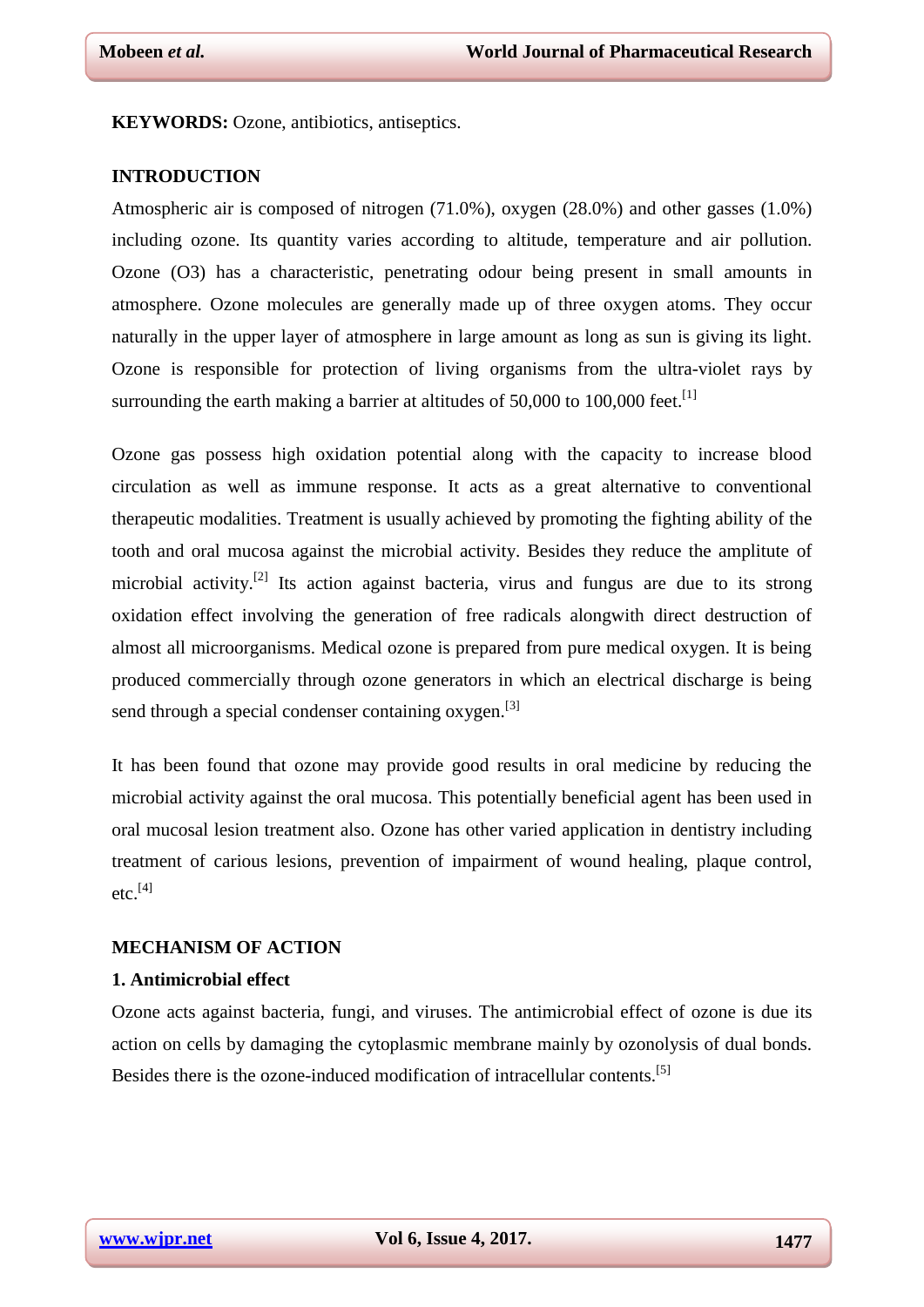#### **2. Immunostimulating effect**

Ozone promotes cellular and humoral immune system. It scauses proliferation of immunocompetent cells as well as synthesis of immunoglobulins. It also stimulate function of macrophages and increases killing of microorganisms by phagocytosis.[6]

#### **3. Antihypoxic effect**

Ozone lead to the rise of pO2 in tissues and increases transportation of oxygen in blood, resulting in change of cellular metabolism like activation of aerobic processes as well as the use of energetic resources.[7]

#### **4. Antiinflammatory and analgesic action**

Ozone promotes the synthesis of active substances like interleukins, leukotrienes and prostaglandins which as a result lead to reduction of inflammation and pain. Since the infection or inflammation is acidic and ozone is basic, so the varied chemistry of infection and inflammation lead to transportation of ozone to the area.<sup>[8]</sup>

## **ROLE OF OZONE IN DENTISTRY**

The use of ozone has been proposed in dentistry attributed of its antimicrobial, disinfectant, biocompatibility and healing properties.

#### **ORAL MEDICINE**

Ozone can be used effectively against oral mucosal lesions. Some of the lesions responding quite efficiently are herpes infections like herpes simplex, herpes zoster and herpetic gingivostomatitis. Apthous stomatitis has been found to respond quite efficiently leading to both descrease in both pain as well size of lesion. There are reports regarding the effect of ozone on recurrence of these lesions leading to management of recurrent apthous stomatitis. Other mocusal lesion like candidiasis have been treated quite effectively using ozone. This can be attributed to antifungal action of ozone therapy. Ozone can be effectively used to treat removable denture ulcers and angular cheilitis also. Ozone is believed to have least adverse effects in comparison to conventional used antibiotics for management of oral mucosal lesion encouraging its use. It can be used in the management of oral precancerous lesion like leukoplakia and osmf due to its antioxidant property.<sup>[6]</sup>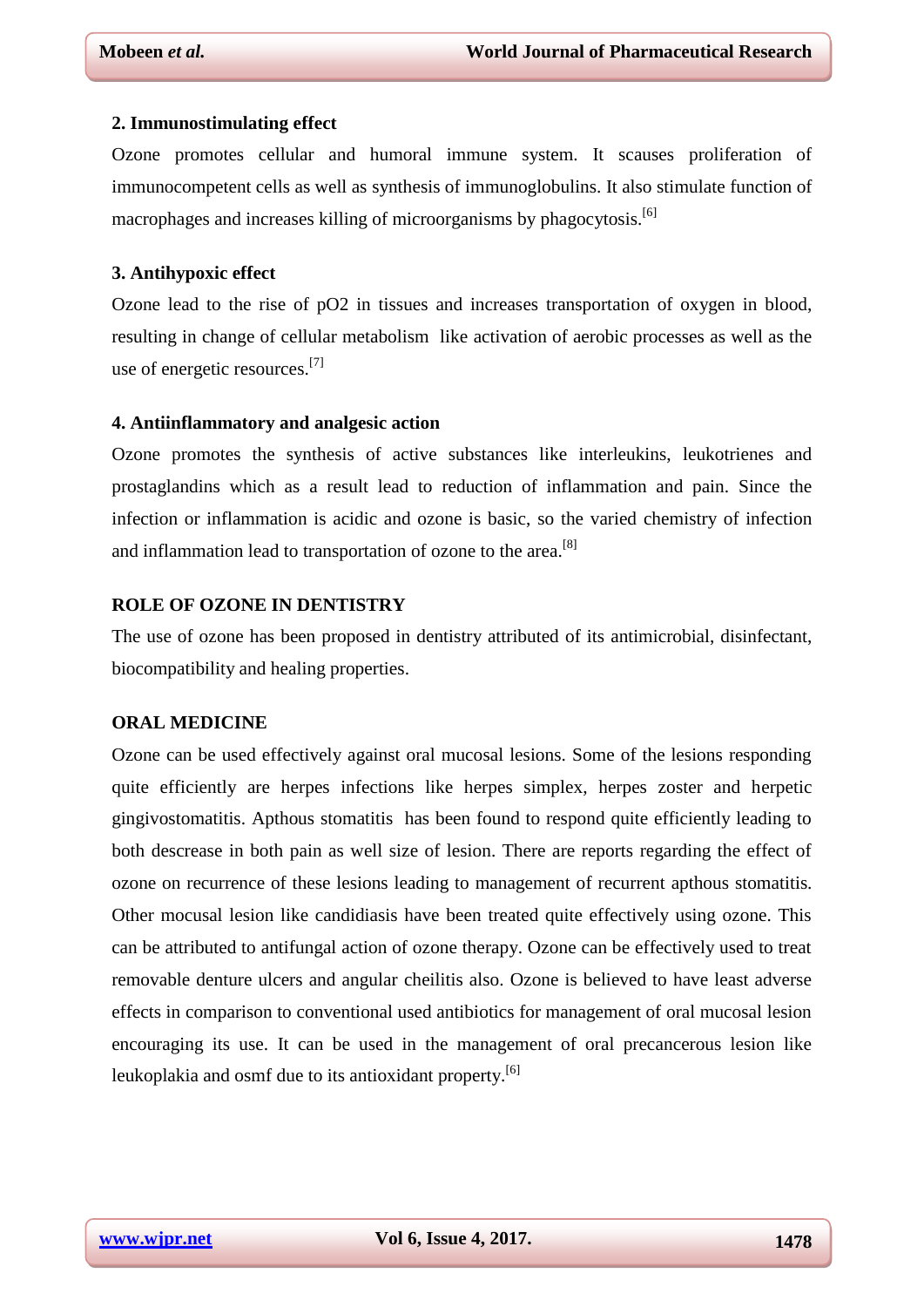## **OZONE THERAPY IN ORAL AND MAXILLOFACIAL SURGERY**

Ozone has a effective influence over bone metabolism as well as process of repair of the bone. In cases with chronic mandibular osteomyelitis, medical ozone application was found to promote rapid control over T-cellular immunity, thus leading to effective clinical cure with reduced incidence of complications. Ozone therapy also leads to better result in the management of the refractory osteomyelitis in the head and neck. Ozone therapy have been proved to be effective in the management of bone necrosis at the extraction sites in patients undergoing bisphosphonate therapy.<sup>[9,10]</sup>

## **OZONE IN PREVENTION OF DENTAL CARIES**

Ozone kill bacteria present in carious lesion, painlessly eliminating the use of anaesthetic. Ozone is usually applied over the carious lesion in a controlled manner. Then killing of bacteria responsible for caries take place causing minimal physical intervention in very less time. The prepared tooth can be remineralized with the help of a special remineralization kit, possessing calcium and fluoride in ionic forms.[11,12]

#### **OZONE IN BLEACHING**

In root canal treated teeth, discoloration of crown is a big aesthetic problem. The problem more pronounced when seen in anterior teeth. Conventional walking bleaching usually consume more time and satisfactory results are not obtained. Use of ozone eliminate all these problems. Ozone has been successfully used for brightening of the yellowish tinge in tetracycline-stained incisors. Teeth bleaching by ozone gas carried out due to its strong oxidizing properties.[13,14]

#### **OZONE IN PERIODONTICS**

Dental biofilm is responsible for poor action of antibiotics in killing destructive periodontal pathogens. As a result higher concentrations of antibiotics are being used to kill these organisms leading to toxic adverse effect at the host microbial flora. The introduction of [ozone therapy](https://www.austinozone.com) in periodontics has yielded good results. Both gaseous and aqueous ozone can be used as a supplement to mechanical debridement.<sup>[15,16]</sup>

### **OZONE FOR TREATMENT OF PERIIMPLANTITIS**

One of the most common reasons for failure of implant is periimplantitis. For preventing this standard plaque control regimen has to be ensured. Ozone can act as a powerful antimicrobial and can kill the microorganisms causing periimplantitis quite efficiently. Further, ozone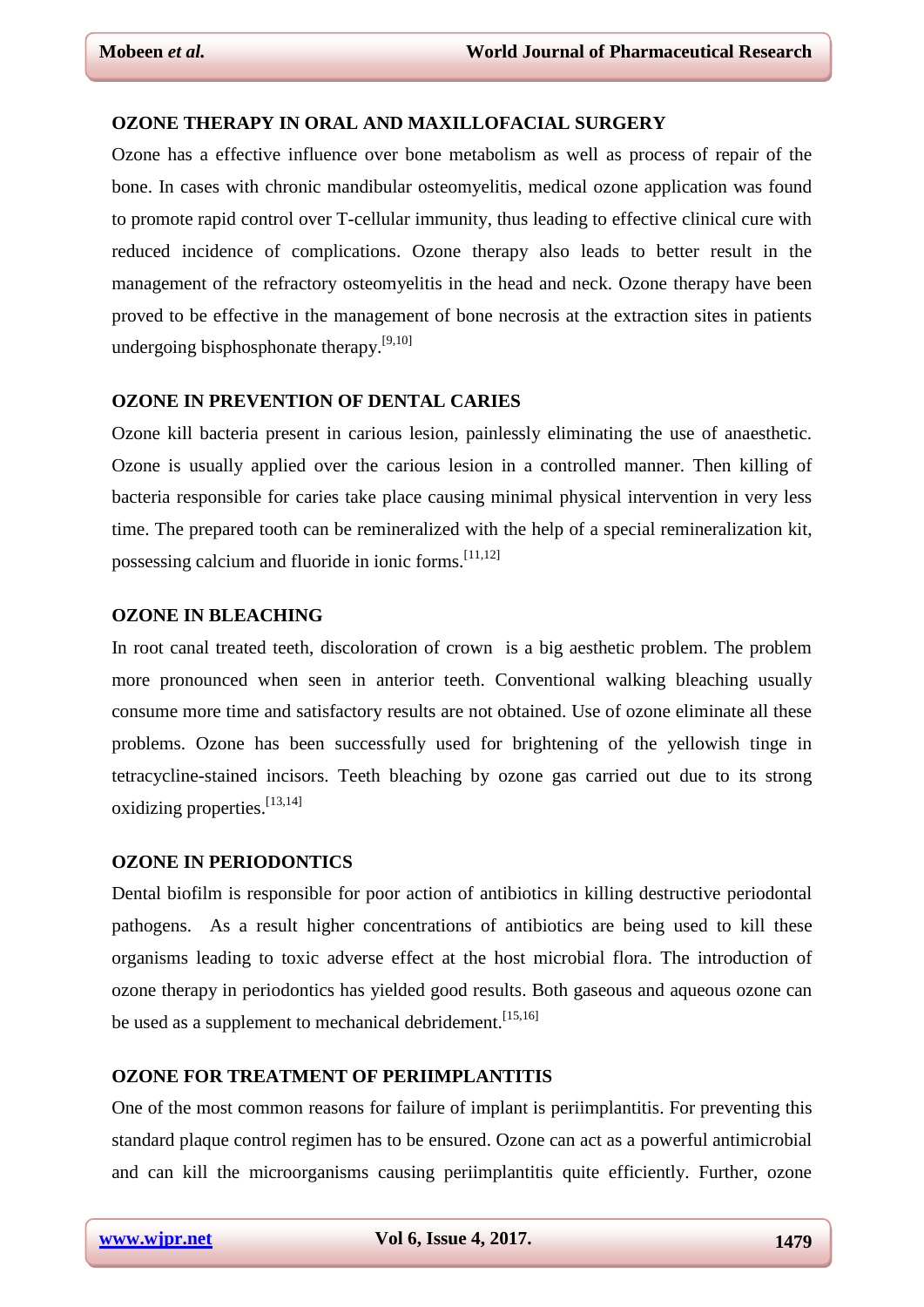exhibit a positive wound healing effect owing to its effect in the increase of tissue circulation. Gaseos ozone or ozonized water cause an increased healing compared to wound healing being taking place without ozone therapy.<sup>[17,18]</sup>

### **CONCLUSION**

In the era of antibiotic resistance, there is great need for a naturally occurring substance to treat the infection with least side effects. This requirement can be fulfilled by Ozone with utmost benefit. Oral precancerous lesion as well as oral mucosal lesion can be managed quite efficiently by including ozone in the treatment planning. In comparison with conventional therapeutic modalities modalities like antibiotics and disinfectants, ozone therapy is quite cost effective and easily affordable. Hence, more research should be carried out in near future to enhance the use of ozone at regular basis.

#### **ACKNOWLEDGEMENT**

Authors acknowledge the immense help received from the scholars whose articles are cited and included in reference of this manuscript. The authors are grateful to authors / editors / publishers of all those articles, journal and books from where the literature for this article has been reviewed and discussed.

#### **REFERENCES**

- 1. Sujatha B, Kumar MG, Pratap GM, Vardhan R. Ozone therapy A paradigm shift in dentistry. Health Sci, 2013; 2: 1‑10.
- 2. Meena A, Trivedi HP, Gupta M, Parvez S, Likhyani L. Therapeutic applications of ozonated products. Int J Dent Clin, 2011; 3: 68‑9.
- 3. Maiya A. Application of ozone in dentistry. Int J Clin Dent Sci, 2011; 2: 23‑7.
- 4. Makkar S, Makkar M. Ozone‑treating dental infection. Indian J Stomatol, 2011; 2: 256‑9.
- 5. Wilczynska‑Borawska M, Leszczynska K, Nowosielski C, Stokowska W. Ozone in dentistry: Microbiological effects of gas action depending on the method and the time of application using the ozonytron device. Experimental study. Ann Acad Med Stetin, 2011; 57: 99‑103.
- 6. Komali G. Ozone therapy A revolutionary non‑invasive therapy in dentistry. Open Access Sci Rep 2012; 1: 1‑3.